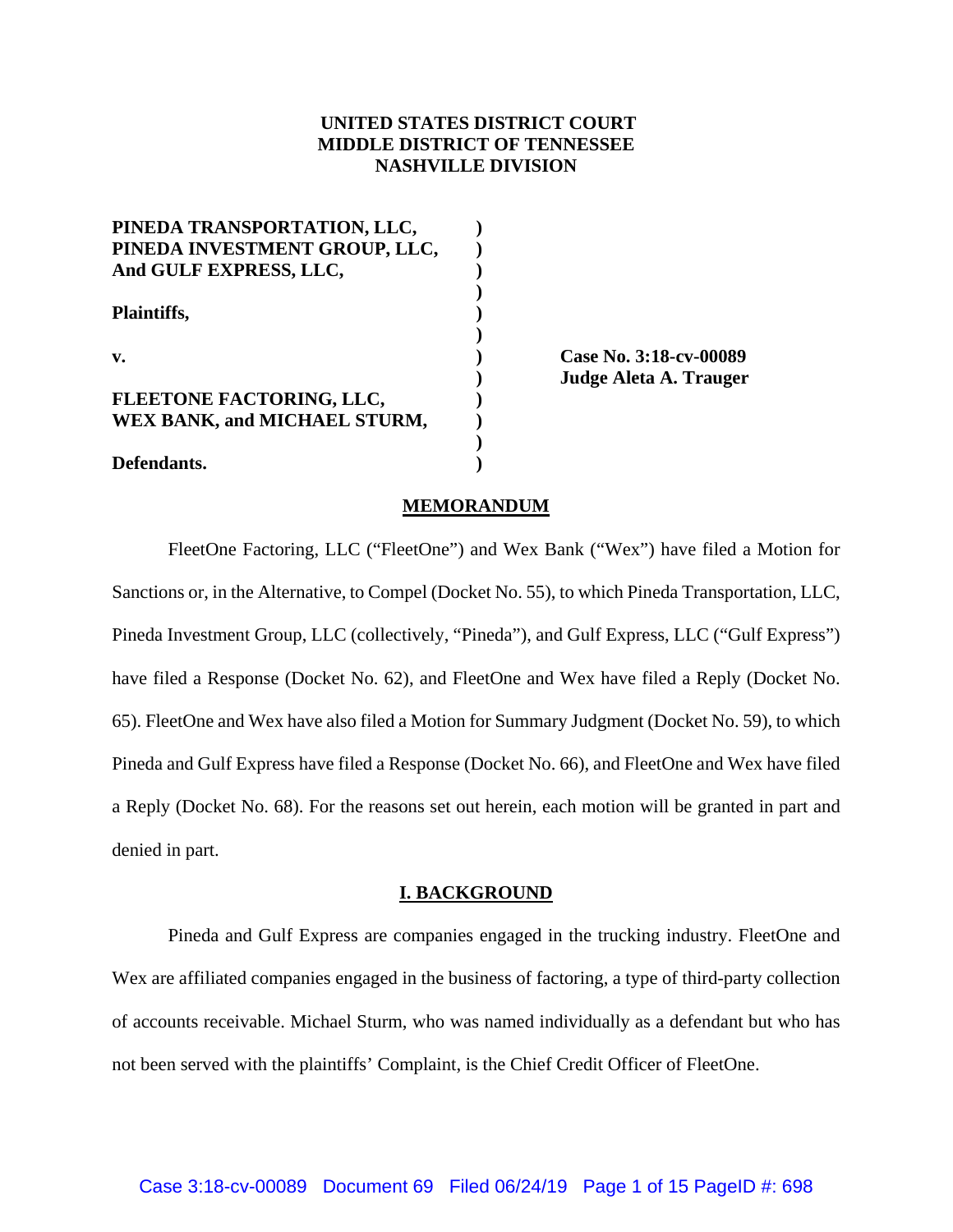Factoring, as the parties have described it, involves a company selling its invoices to a third party who immediately pays a percentage of the invoices and then invoices the company's customers and collects the funds. Each of the plaintiffs alleges that it had a contract with defendants under which the defendants bought plaintiffs' invoices for a percentage of their face value. The plaintiffs contend that the defendants were supposed to invoice the plaintiffs' customers and collect the payments. The defendants were entitled to collect 1.5% for their service fees and were supposed to place any remaining balance recovered into reserve accounts for the plaintiffs. The plaintiffs allege that the defendants failed to invoice the plaintiffs' customers, failed to pay out reserve amounts collected on invoices to the plaintiffs, failed to process and post payments made by the plaintiffs' customers to the plaintiffs' accounts, and the defendants charged back invoices for amounts greater than the defendants advanced or were due. In the First Amended Complaint, Pineda alleged breach of contract (alternatively, breach of the duty of good faith and fair dealing) and fraud (alternatively, constructive fraud), and all of the plaintiffs alleged violations of civil RICO. (Docket No. 31.)

On March 15, 2018, Wex and FleetOne filed a Motion to Dismiss. (Docket No. 38.) On May 9, 2018, the court granted the motion in part and denied it in part, dismissing the plaintiffs' civil RICO claims and claims for declaratory relief, which left only Pineda's fraud and breach of contract claims pending. (Docket No. 44 at 1.) On June 13, 2018, the court entered an Initial Case Management Order ("ICMO"). (Docket No. 49.) The ICMO set a deadline of June 26, 2018, for the parties to exchange initial disclosures pursuant to Fed. R. Civ. P.  $26(a)(1)$  and a deadline of February 16, 2019 for the completion of all written discovery and depositions. (*Id.* at 2.)

The plaintiffs did not produce initial disclosures by the June 26 deadline. On July 15, 2018, counsel for the defendants sent counsel for the plaintiffs an e-mail requesting the disclosures.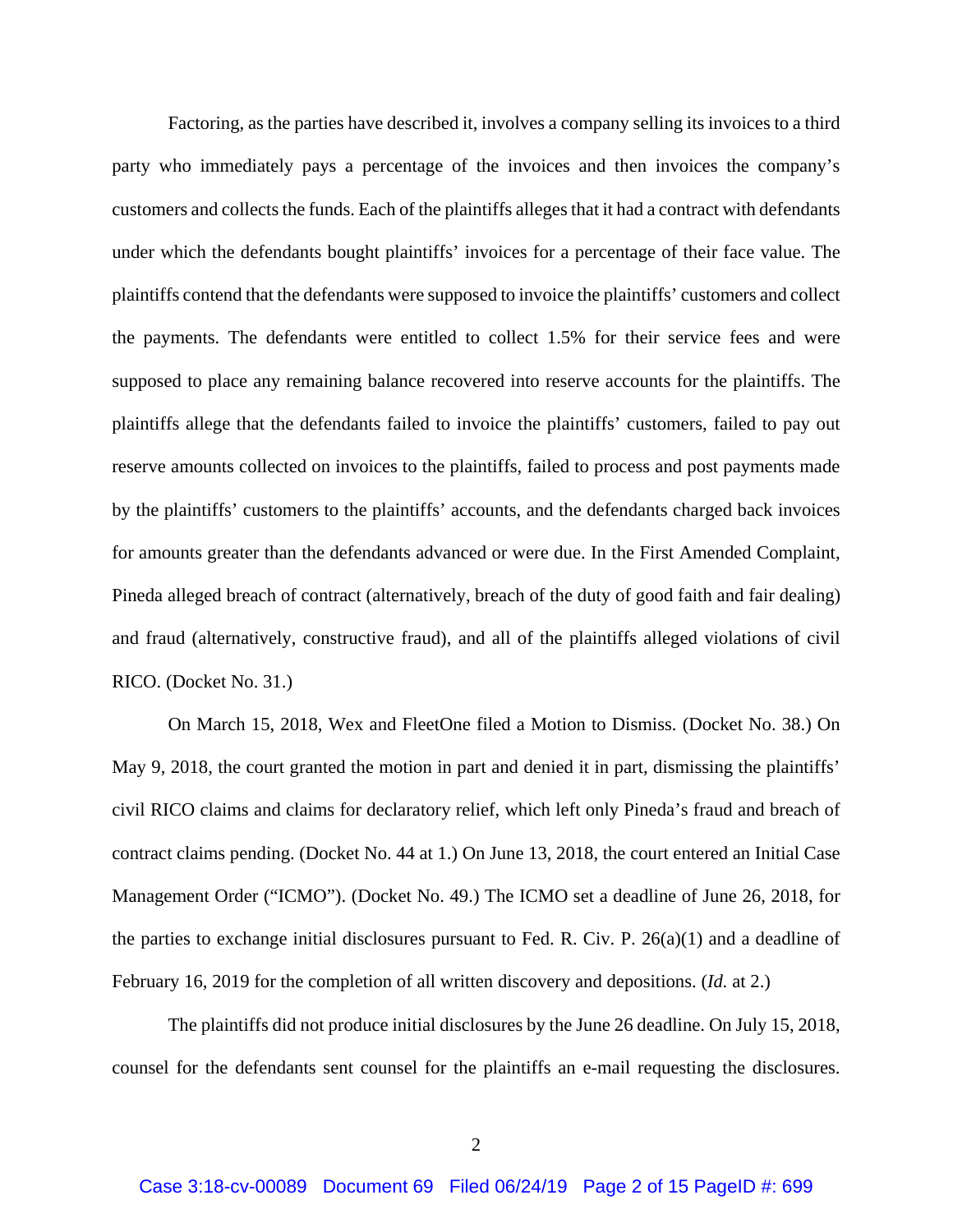(Docket No. 57-1.) The defendants received no disclosures and, on August 2, 2018, counsel for the defendants sent counsel for the plaintiffs another e-mail, asking, this time, whether it would be necessary for the defendants to file a motion to compel the disclosures. (Docket No. 57-2.) The defendants received no response, and, on August 22, 2018, counsel for the defendants sent a letter, apparently transmitted via e-mail as a scanned document, demanding that the disclosures be made within the next two days, or else the defendants would be forced to file a motion to compel. (Docket No. 57-3.)

The plaintiffs eventually served the defendants with initial disclosures on September 5, 2018, before any motion to compel was filed. (Docket No. 57 ¶ 4.) The next day, counsel for the defendants responded with a deficiency letter. (Docket No. 57-4.) The letter identified a number of ways in which the plaintiffs' disclosures were incomplete and required supplementation. First, the defendants complained that the identifying information for some of the individuals and entities disclosed was insufficient. Second, the defendants argued that the methodology by which the plaintiffs' claimed damages had been calculated was not sufficiently explained. Third, the defendants found a statement made by the plaintiffs regarding insurance to be unclear. (*Id.* at 2.) Gary C. Shockley, one of the defendants' attorneys, has filed a Declaration stating that, as of May 1, 2019, the defendants had received no response to the deficiency letter. (Docket No. 57 ¶ 5.)

On November 21, 2018, the defendants served their First Set of Interrogatories and First Request for Production of Documents on the plaintiffs. (Docket No. 57-5.) Counsel for the defendants sent follow-up communications on January 3, 2019 and March 5, 2019, seeking responses to the discovery requests and the deficiency letter. (Docket Nos. 57-6, -7.) Finally, on April 10, 2019, counsel for the defendants and counsel for the plaintiffs met in person. At the inperson meeting, the parties agreed that the plaintiffs would file their responses to the outstanding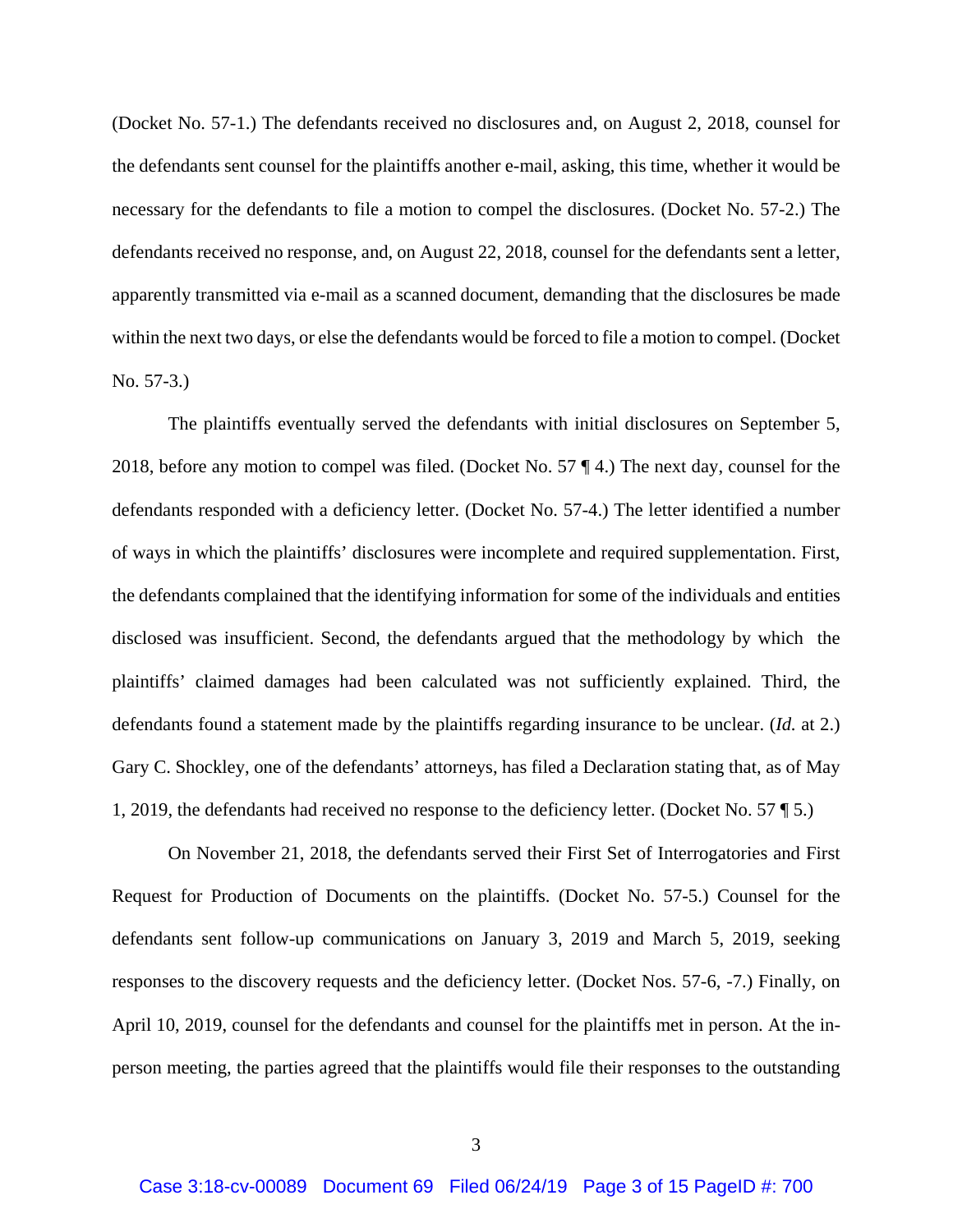discovery requests on April 19, 2019, and the Rule 30(b)(6) depositions of the plaintiffs would be completed on May 6 and 7. (Docket No. 57 ¶ 9; Docket No. 58 ¶ 2.) On April 11, 2019, the parties filed a joint motion to extend the deadlines for completing discovery and filing dispositive motions, in light of the plaintiffs' failures to provide the required information and documents. (Docket No. 53.) The court granted the motion. (Docket No. 54.)

As the close of business on the April 19, 2019 deadline approached, the plaintiffs had not yet provided the promised responses. Shockley sent an e-mail inquiring about the status of the discovery to the plaintiffs' attorney, John Tennyson. Tennyson did not respond until April 22, 2019, when he sent a response e-mail, apologizing and explaining that he was still working with Pineda on the responses. (Docket No. 57-8.) As of the May 1, 2019 Shockley Declaration, the plaintiffs had still failed to provide the responses. (Docket No. 57 ¶ 9.) The plaintiffs have also failed to serve any interrogatories, requests for document production, requests for admissions, or notices of deposition of their own, nor did the plaintiffs disclose any experts by their expert disclosure deadline in the ICMO. Finally, the plaintiffs have failed to serve the sole individual defendant in this case, Michael Sturm. (Docket No. 57 ¶¶ 11–13.)

On April 26, 2019, the court held a discovery dispute telephone conference with the parties, as required by the ICMO before the defendants could file a motion to compel or for sanctions. (*See* Docket No. 49 at 2–3.) On May 1, 2019, FleetOne and Wex filed a motion seeking sanctions against the plaintiffs based on their failures to provide the required and agreed-to materials. (Docket No. 55.) FleetOne and Wex request, first, that the plaintiffs' claims be dismissed. In the alternative, they request that the court hold that the plaintiffs are precluded from relying on any evidence that would have been responsive to the discovery obligations that they violated. Finally, the defendants argue that, if the court does not dismiss the plaintiffs' claims or order preclusion of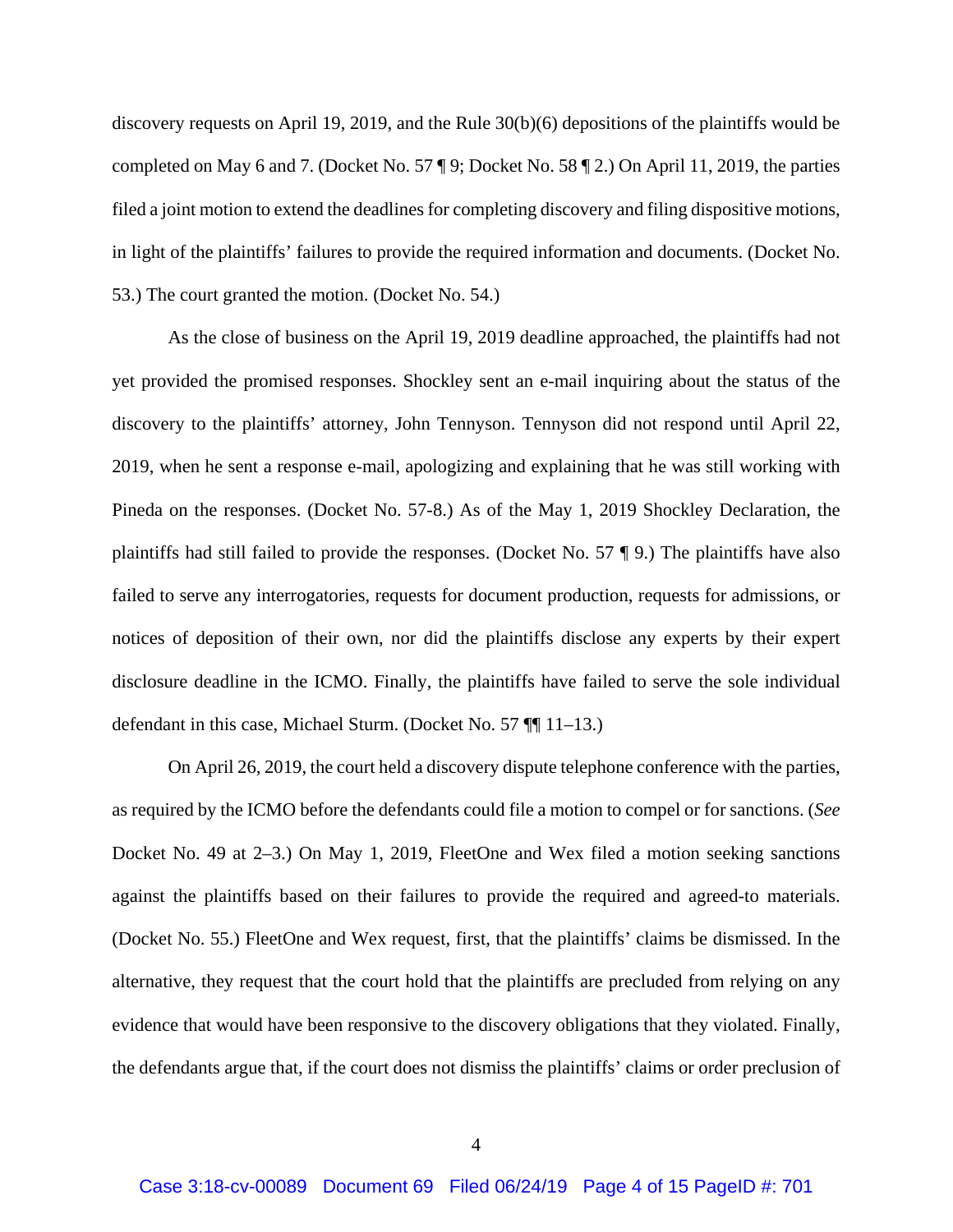evidence, the court should at least enter an order compelling the plaintiffs to produce the relevant materials immediately and awarding attorney's fees to FleetOne and Wex. On May 8, 2019, FleetOne and Wex filed a Supplemental Declaration from Shockley stating that, although the parties had agreed for Rule 30(b)(6) depositions to begin on May 6, 2019, no one from plaintiff's side had showed up to the agreed location on that date. After waiting thirty minutes, Shockley dismissed the court reporter and videographer. (Docket No. 58 ¶¶ 1–4.)

The plaintiffs filed a Response on May 15, 2019, along with Declarations by Tennyson and Tennyson's co-counsel, James Wiggington. (Docket Nos. 62–64.) Tennyson admits that he failed to provide the plaintiffs' initial disclosures in a timely fashion, but he claims that he did not receive the deficiency letter and, therefore, did not believe that the initial disclosures were defective. (Docket No. 63 ¶¶ 8–9.) Wiggington states that he did receive the deficiency letter by e-mail but did not notice it at the time. He takes responsibility for that error. (Docket No. 64  $\P$  9, 13.) Tennyson states that he has "attempted to respond" to the defendants' discovery requests, but has had difficulty communicating with his clients and obtaining the necessary documents. (*Id.* ¶ 11.) He also claims that he has received several ongoing productions of documents from his clients that have required his review, leading to further delay, but that he is now diligently working to provide the requested documents and information. (*Id.* ¶¶ 13, 15.) Tennyson admits that he is at fault for failing to provide the materials or request additional time for doing so. (*Id.* ¶ 16.) With regard to the scheduled deposition, Tennyson explains that he had believed, from the parties' telephone conversations, that the deposition had been canceled due to the plaintiffs' failure to produce necessary documents in advance of questioning. (*Id.* 14.) On the same day that the plaintiffs filed their response, FleetOne and Wex filed a Motion for Summary Judgment. (Docket No. 59.)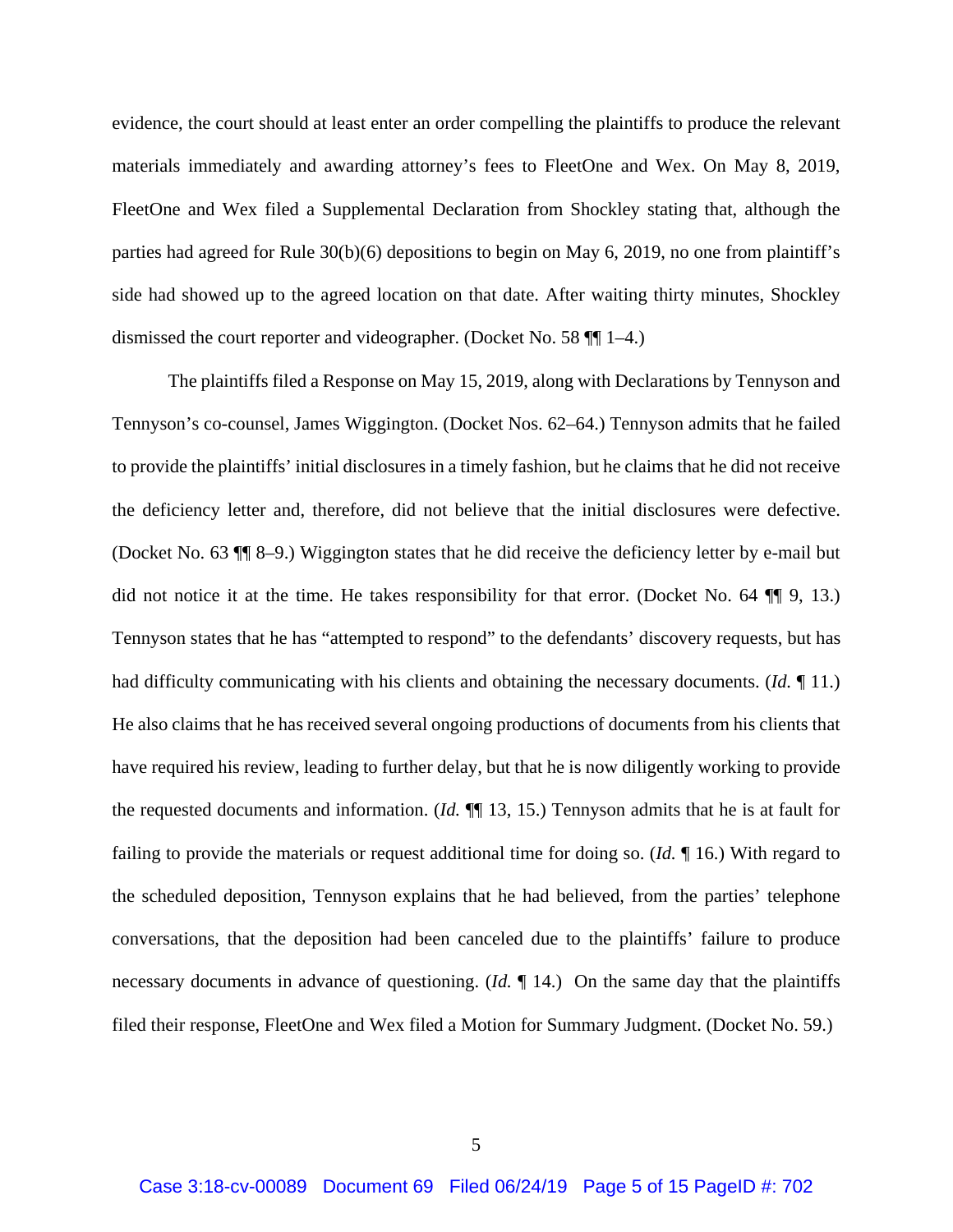#### **II. LEGAL STANDARD**

## **A. Motions to Compel and Sanctions**

Federal Rule of Civil Procedure 37 governs discovery disputes between parties. Rule 37(a) allows a party to file a motion to compel if the opposing party "fails to answer an interrogatory" or gives an "evasive or incomplete" answer. Fed. R. Civ. P. 37(a)(3)(B)(iii), (a)(4). If the motion to compel is granted, or if the discovery is provided after the filing of the motion, the court "must, after giving an opportunity to be heard, require the party or deponent whose conduct necessitated the motion, the party or attorney advising that conduct, or both to pay the movant's reasonable expenses incurred in making the motion, including attorney's fees." Fed. R. Civ. P. 37(a)(5)(A). But the court need not award fees if the opposing party was "substantially justified" in withholding discovery, or if "circumstances make an award of expenses unjust." Fed. R. Civ. P. 37(a)(5)(A)(ii)- $(iii)$ .

Rule 37(b) allows a party to move for sanctions if the court has issued a discovery order and the opposing party has failed to comply. "'Rule 37(b) usually has no application if there has not been a court order.'" *United States v. Reyes*, 307 F.3d 451, 457 (6th Cir. 2002) (quoting 8A Alan Wright & Arthur R. Miller, Federal Practice & Procedure § 2289 (2d ed.1994)).

Finally, Rule 37(d) allows a party to move for sanctions without first moving to compel if the opposing party "fails to serve its [interrogatory] answers, objections, or written response." *Id.* R.  $37(d)(1)(A)(ii)$ . "[T]he majority view authorizes Rule 37(d) sanctions when a party's evasive or incomplete answers to proper interrogatories impede discovery." *Jackson v. Nissan Motor Corp.*, No. 88–6132, 1989 WL 128639 (6th Cir. Oct. 30, 1989) (citation and internal quotation marks omitted). The decision to order sanctions is within the court's discretion; "the court is to impose sanctions only if they are just and has discretion about the sanction to be imposed." 8A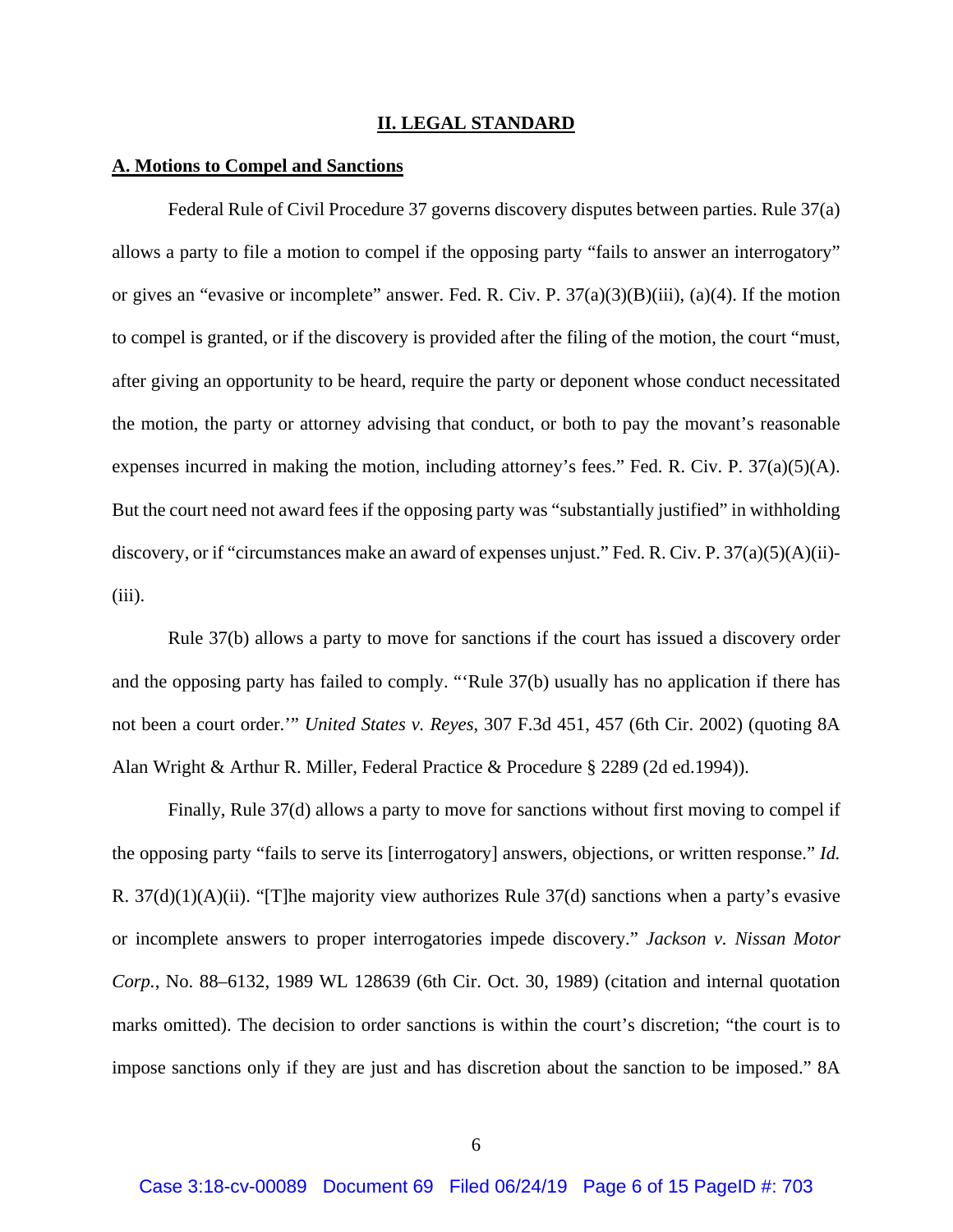Alan Wright, Arthur R. Miller, & Richard L. Marcus, Federal Practice & Procedure § 2291 (3d ed.).

## **B. Summary Judgment**

Rule 56 requires the court to grant a motion for summary judgment if "the movant shows that there is no genuine dispute as to any material fact and the movant is entitled to judgment as a matter of law." Fed. R. Civ. P. 56(a). If a moving defendant shows that there is no genuine issue of material fact as to at least one essential element of the plaintiff's claim, the burden shifts to the plaintiff to provide evidence beyond the pleadings, "set[ting] forth specific facts showing that there is a genuine issue for trial." *Moldowan v. City of Warren*, 578 F.3d 351, 374 (6th Cir. 2009); *see also Celotex Corp. v. Catrett*, 477 U.S. 317, 322–23 (1986). "In evaluating the evidence, the court must draw all inferences in the light most favorable to the non-moving party." *Moldowan*, 578 F.3d at 374 (citing *Matsushita Elec. Indus. Co. v. Zenith Radio Corp.*, 475 U.S. 574, 587 (1986)).

At this stage, "'the judge's function is not . . . to weigh the evidence and determine the truth of the matter, but to determine whether there is a genuine issue for trial.'" *Id.* (quoting *Anderson v. Liberty Lobby, Inc.*, 477 U.S. 242, 249 (1986)). But "[t]he mere existence of a scintilla of evidence in support of the [non-moving party's] position will be insufficient," and the party's proof must be more than "merely colorable." *Anderson*, 477 U.S. at 249, 252. An issue of fact is "genuine" only if a reasonable jury could find for the non-moving party. *Moldowan*, 578 F.3d at 374 (citing *Anderson*, 477 U.S. at 252).

#### **III. ANALYSIS**

## **A. Discovery Sanctions**

The plaintiffs do not dispute that they have failed to comply with their discovery obligations. They argue, instead, that dismissing claims or precluding evidence would be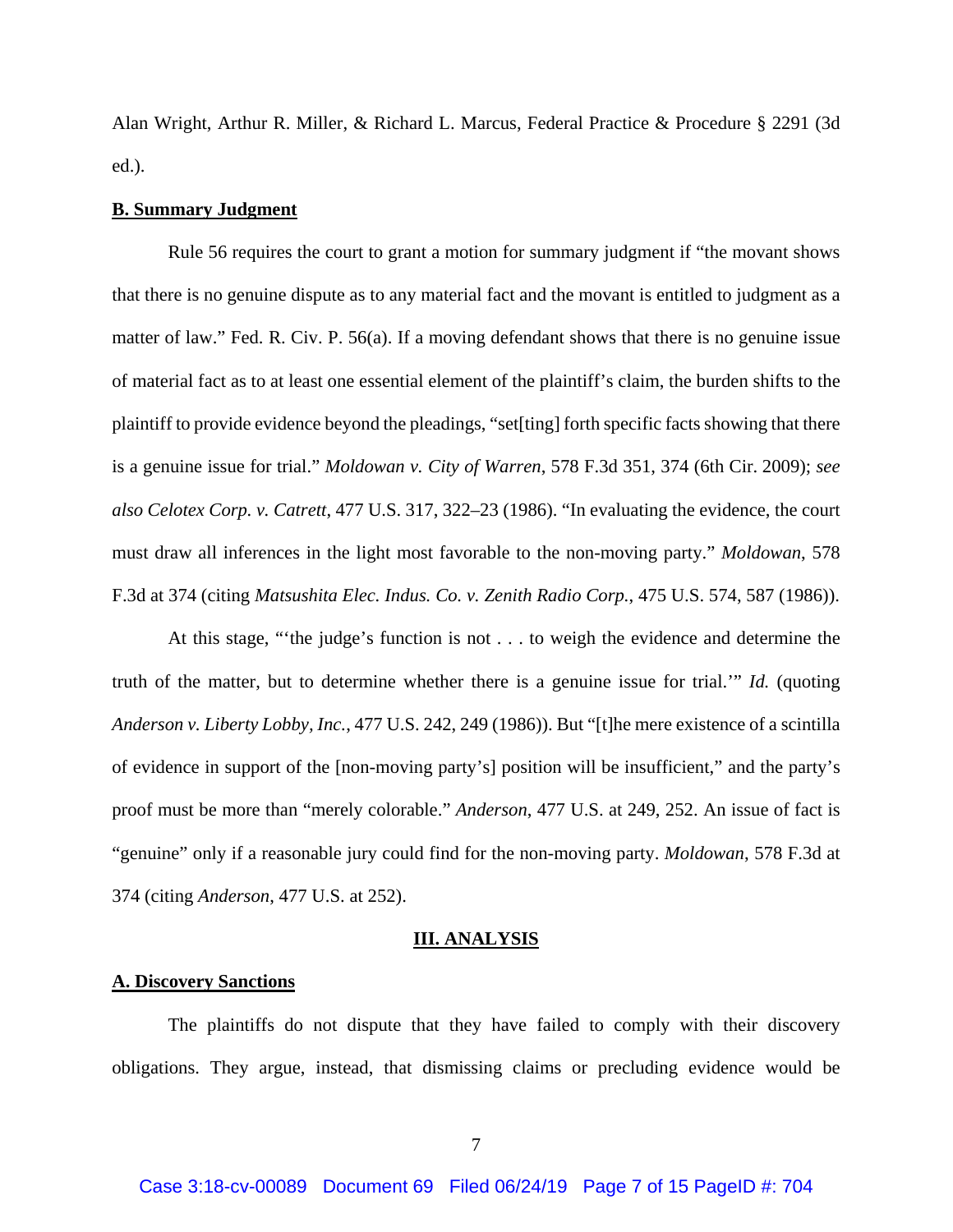unnecessarily harsh, at least for now. The plaintiffs suggest that the court should, instead, grant the defendants' motion in part—as a motion to compel—and include, in the court's order, "a provision . . . that any further failure [to comply] should be grounds for dismissal." (Docket No. 62 at 6.)

In determining the scope of a discovery sanction, the Sixth Circuit has directed district courts to consider (1) "whether the party's failure to cooperate in discovery is due to willfulness, bad faith, or fault," (2) whether the adversary has been prejudiced, (3) whether the disobedient party "was warned that failure to cooperate could lead to the sanction," and (4) whether less drastic sanctions were first imposed or considered. *Freeland v. Amigo*, 103 F.3d 1271, 1277 (6th Cir. 1997). "Willfulness, bad faith, or fault" can only be found where the party to be sanctioned has displayed "an intent to thwart judicial proceedings or a reckless disregard for the effect of his conduct on those proceedings." *Schafer v. City of Defiance Police Dept.*, 529 F.3d 731, 737 (6th Cir. 2008). There is no evidence here sufficient to infer that the plaintiffs actively intended to thwart judicial proceedings, although a case could be made that their actions showed reckless disregard. The defendants have been prejudiced in the form of wasted time and prolonged litigation, although that prejudice does not seem to be severe. This is the court's first formal, written warning to the plaintiffs that they are at risk of sanctions, and the plaintiffs' attorneys assure the court that they have gotten the message.

"The sanction of dismissal is appropriate only if the attorney's actions amounted to failure to prosecute and *no alternative sanction* would protect the integrity of the pretrial process." *Mulbah v. Detroit Bd. of Educ.*, 261 F.3d 586, 594 (6th Cir. 2001) (quoting *Carter v. City of Memphis*, 636 F.2d 159, 161 (6th Cir.1980) (emphasis added)). The plaintiffs' actions here arguably do at least walk up to the edge of failure to prosecute, if not necessarily over it. The Sixth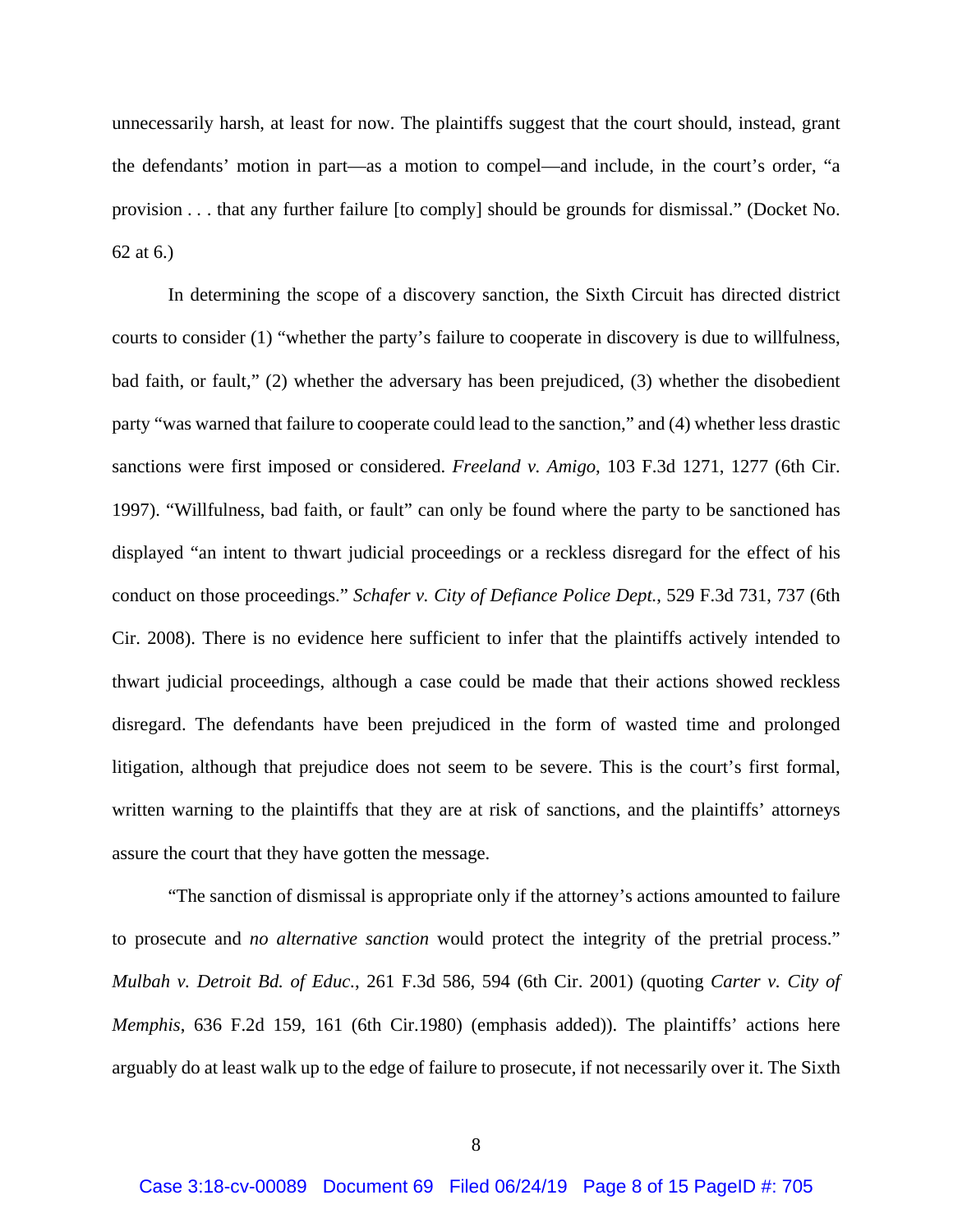Circuit, however, "has expressed an extreme reluctance to uphold the dismissal of a case merely to discipline a party's attorney. *Id.* at 590 (citing *Knoll v. American Tel. & Tel.*, 176 F.3d 359, 363 (6th Cir. 1999)). The plaintiffs' delays in this case appear to have been the result of attorney error or inattention and did not result in the defense requesting a discovery dispute telephone conference with the court, as required before the filing of a motion to compel (Docket No. 49 at 2–3), until well into the plaintiffs' noncompliance. The court will not dismiss the plaintiffs' claims as a sanction for their discovery violations.

The plaintiffs have focused their argument on why the court should not dismiss their claims, with little attention to the issue of preclusion of evidence. In this instance, however, the court is not convinced that evidentiary sanctions offer a viable alternative. If the plaintiffs had simply been dilatory with regard to one aspect of discovery or one class of evidence, a targeted evidentiary sanction might offer the court something of a middle ground. The plaintiffs' failures, however, have affected virtually every aspect of the discovery process since day one. A total exclusion of all of the covered evidence might leave little, if any, intelligible case left to decide. Accordingly, the court will not rely on exclusion of evidence as a sanction for the plaintiffs' discovery violations.

However, given the expenses that the defendants have been forced to expend on these issues, the court holds that it is appropriate to order the plaintiffs to pay the costs and reasonable attorney's fees related to their noncompliance and the defendants' efforts to enforce discovery. The court will order the defendants to provide documentation sufficient for the court to assess an appropriate cost and fees amount.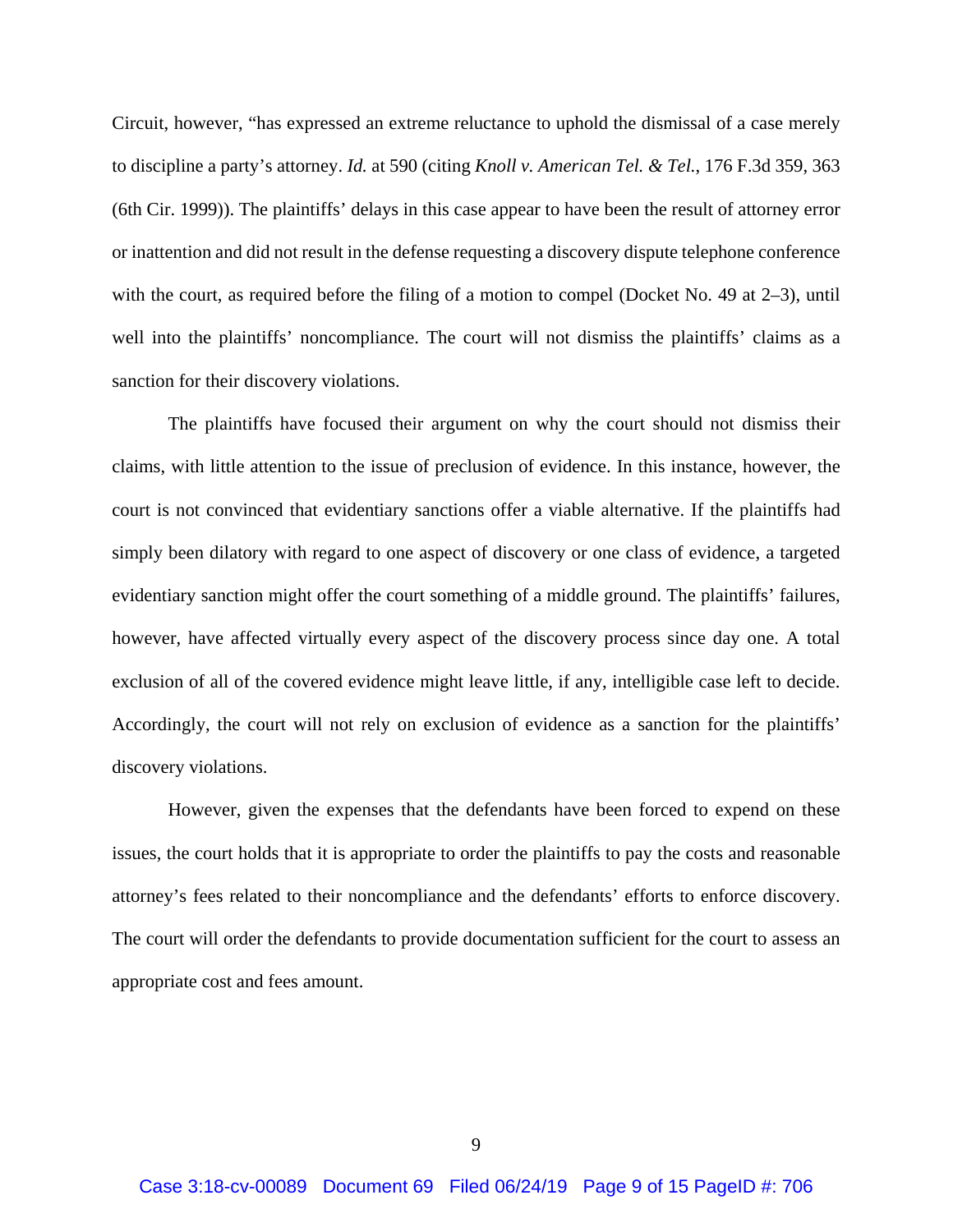# **B. Summary Judgment**

 Avoiding the harshest possible discovery sanctions, however, does not necessarily rescue the plaintiffs' claims, because the defendants also have filed a motion for summary judgment arguing that the plaintiffs are unable to produce evidence sufficient to establish causes of action for breach of contract or fraud. With regard to fraud, the plaintiffs apparently agree, writing, "In [regard to] the fraud claim, there are no genuine issues as to disputed facts, and Defendant is entitled to a judgment as a matter of law on the fraud claim." (Docket No. 66 at 4.) The plaintiffs also agree that their claims against Sturm should be dismissed and that, insofar as any claims of Gulf Express remain pending,<sup>1</sup> they too should be dismissed. The only remaining dispute, therefore, is whether the plaintiffs can produce evidence sufficient to allow a reasonable jury to conclude that Pineda has a cause of action against FleetOne and Wex for breach of contract or breach of the duty of good faith and fair dealing.

 In Tennessee, a viable claim for breach of contract has three essential elements: (1) the existence of an enforceable contract; (2) nonperformance amounting to a breach of that contract; and (3) damages caused by the breach of contract. *Ingram v. Cendant Mobility Fin. Corp.*, 215 S.W.3d 367, 374 (Tenn. Ct. App. 2006) (citation omitted). Tennessee law imposes a duty of good faith in the performance of contracts as an implied component of the express terms of performance. *Dick Broadcasting Co., Inc. of Tenn. v. Oak Ridge FM, Inc.*, 395 S.W.3d 653, 668 (Tenn. 2013). As a result of this covenant, each contracting party promises to perform its part of the contract in good faith and, in return, expects the other party to do the same. *Coleman v. Wells Fargo Banks*, 218 F. Supp. 3d 597, 606–07. (M.D. Tenn. 2016) (Crenshaw, J.). The purpose of the implied duty

<sup>&</sup>lt;sup>1</sup> Gulf Express was not identified as a plaintiff with regard to the fraud and breach of contract claims, but only, rather, the civil RICO claims. Accordingly, it appears that Gulf Express should have been terminated as a party when the civil RICO claims were dismissed.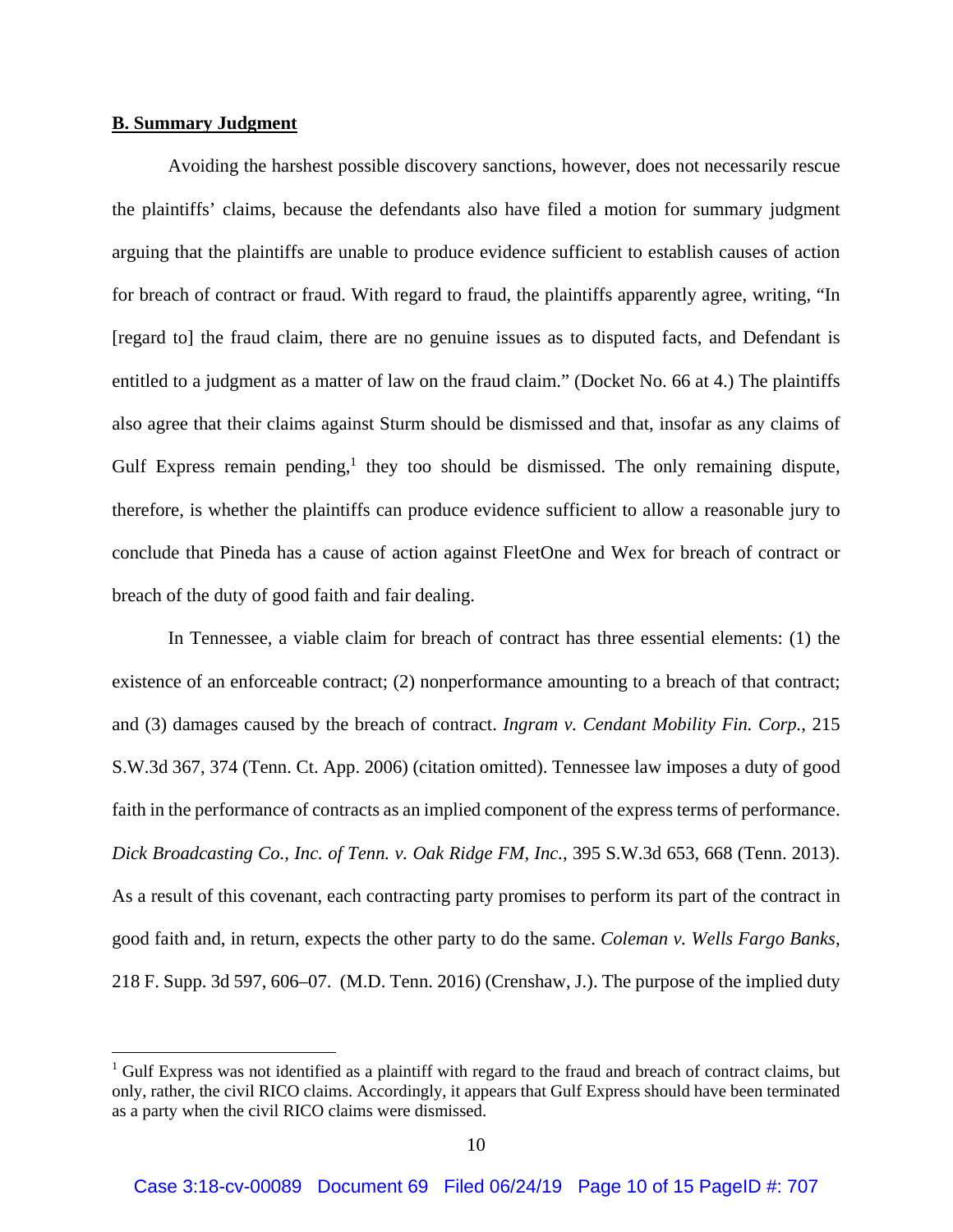is (1) to honor the reasonable expectations of the contracting parties and (2) to protect the rights of the parties to receive the benefits of the agreement into which they entered. *Cadence Bank v. The Alpha Trust*, 473 S.W.3d 756, 769 (Tenn. Ct. App. 2015) (citation omitted). FleetOne and Wex argue that the plaintiffs have failed to provide evidence in support of either material nonperformance or, in the alternative, a failure by FleetOne or Wex to perform its duties in good faith. They also argue that the plaintiffs have failed to provide admissible evidence of damages.

The only evidence Pineda cites in support of its breach of contract and breach of duty of good faith and fair dealing claims are two Declarations by the companies' principal, Guadalupe "Vicky" Pineda, filed in January and February of 2018. (Docket Nos. 6-1, 21 (hereinafter, "First Vicky Pineda Declaration" and "Second Vicky Pineda Declaration.") In the First Vicky Pineda Declaration, Ms. Pineda describes, in general terms, what she believed was nonperformance by FleetOne and Wex under the parties' factoring contract. Ms. Pineda, however, does not provide details of any particular accounts that would be sufficient to support a verdict in Pineda's favor. (Docket No. 6-1.) The First Vicky Pineda Declaration is, therefore, insufficient to avoid a summary judgment in the defendants' favor.

The Second Vicky Pineda Declaration consists of a single paragraph, in which Ms. Pineda states that, based on her personal information, knowledge, and belief, the facts in the original Complaint—which has since been superseded as the operative complaint in this case—are true and correct. (Docket No. 21.) Treating the original Complaint as, effectively, the testimony of Ms. Pineda raises issues of foundation and hearsay, because the basis of Ms. Pineda's knowledge of the underlying facts is unclear, and it appears likely that she learned many of the facts from unsworn, out-of-court statements and documents. Nevertheless, Rule 56 does not require that facts offered in support of or opposition to a motion for summary judgment be provided in final,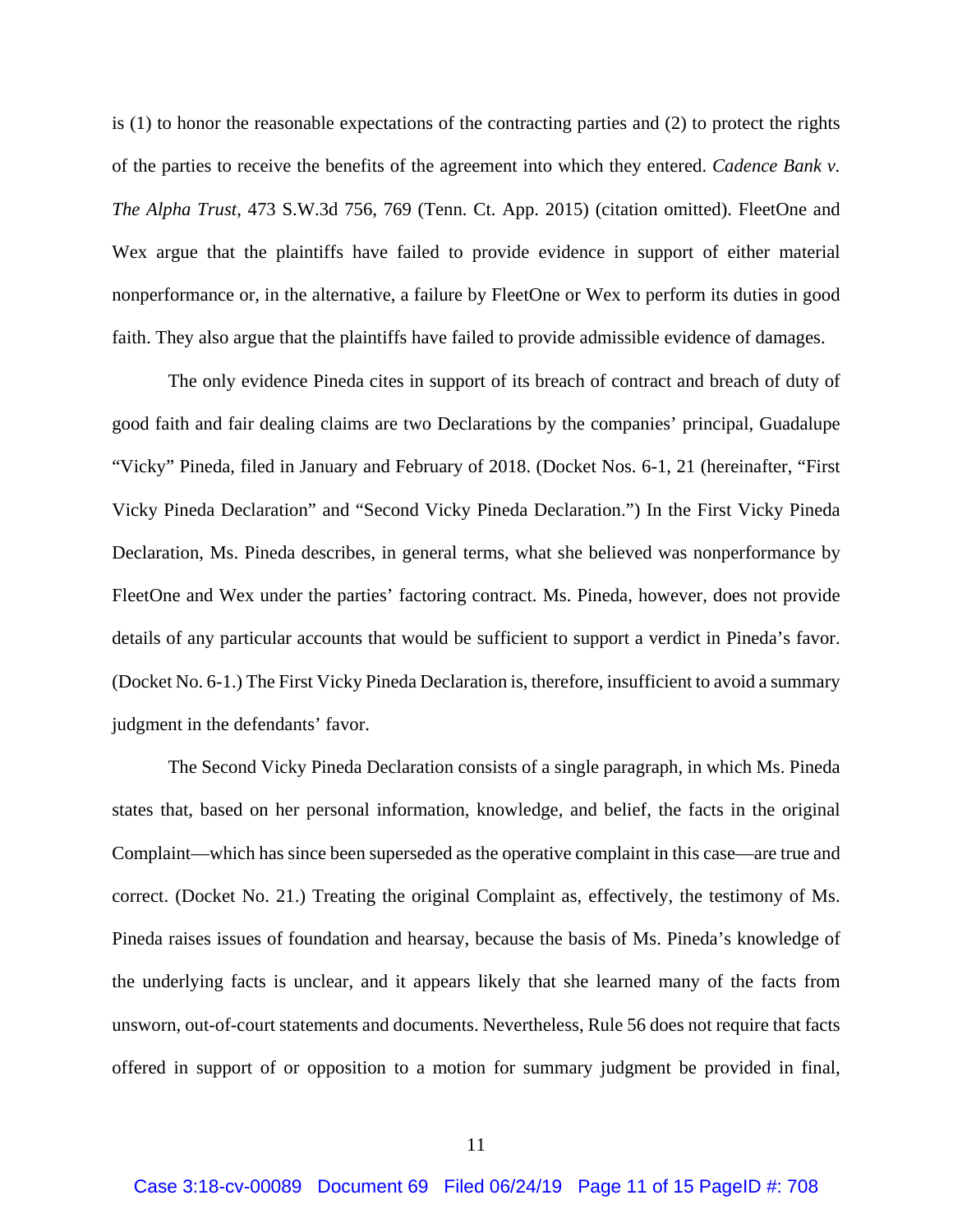admissible form, if they can be reduced to admissible form at trial. *See Mangum v. Repp*, 674 F. App'x 531, 536–37 (6th Cir. 2017) (citing ting Fed. R. Civ. P. 56(c), advisory committee's note to 2010 amendment)*; see also Mount Vernon Fire Ins. Co. v. Liem Constr., Inc.*, No. 3:16-CV-00689, 2017 WL 1489082, at \*3 (M.D. Tenn. April 26, 2017) (Crenshaw, J.) (acknowledging that the court, on a summary judgment motion, may consider evidence presented in hearsay form if the evidence can be reduced to admissible form at trial); *Wilson v. Stein Mart, Inc.*, No. 3:15-CV-01271, 2016 WL 4680008, at \*2 (M.D. Tenn. Sept. 7, 2016) (Nixon, S.J.) (same); Jeffrey W. Stempel et al., 11–56 Moore's Federal Practice—Civil § 56.91 (2018) ("Although the substance or content of the evidence submitted to support or dispute a fact on summary judgment must be admissible . . . , the material may be presented in a form that would not, in itself, be admissible at trial."); Charles Alan Wright & Arthur R. Miller et al., 10A Fed. Prac. & Proc. Civ. § 2721 (4th ed.) ("The court and the parties have great flexibility with regard to the evidence that may be used in a Rule 56 proceeding."). FleetOne and Wex do not dispute that the details of the underlying transactions can be presented in admissible form; to the contrary, they have presented many of those details themselves. Accordingly, the court will consider the allegations in the original Complaint, as supported by the Second Vicky Pineda Declaration. The court, however, will not read more into the Declaration than is there—that is, a bare assertion that the entirety of the Complaint is true.

 The original Complaint, unlike the First Vicky Pineda Declaration, includes the details of several specific transactions in which FleetOne and Wex allegedly failed to perform their contractual duties for Pineda. (*See* Docket No. 1 ¶¶ 99.a to 100.j.) FleetOne and Wex have offered a Declaration by their expert, Terra Dolby, that addresses some of those allegations—namely, those in paragraphs 99.e, 99.h, 99.j, 100.b, and 100.e—concluding, based on Dolby's review of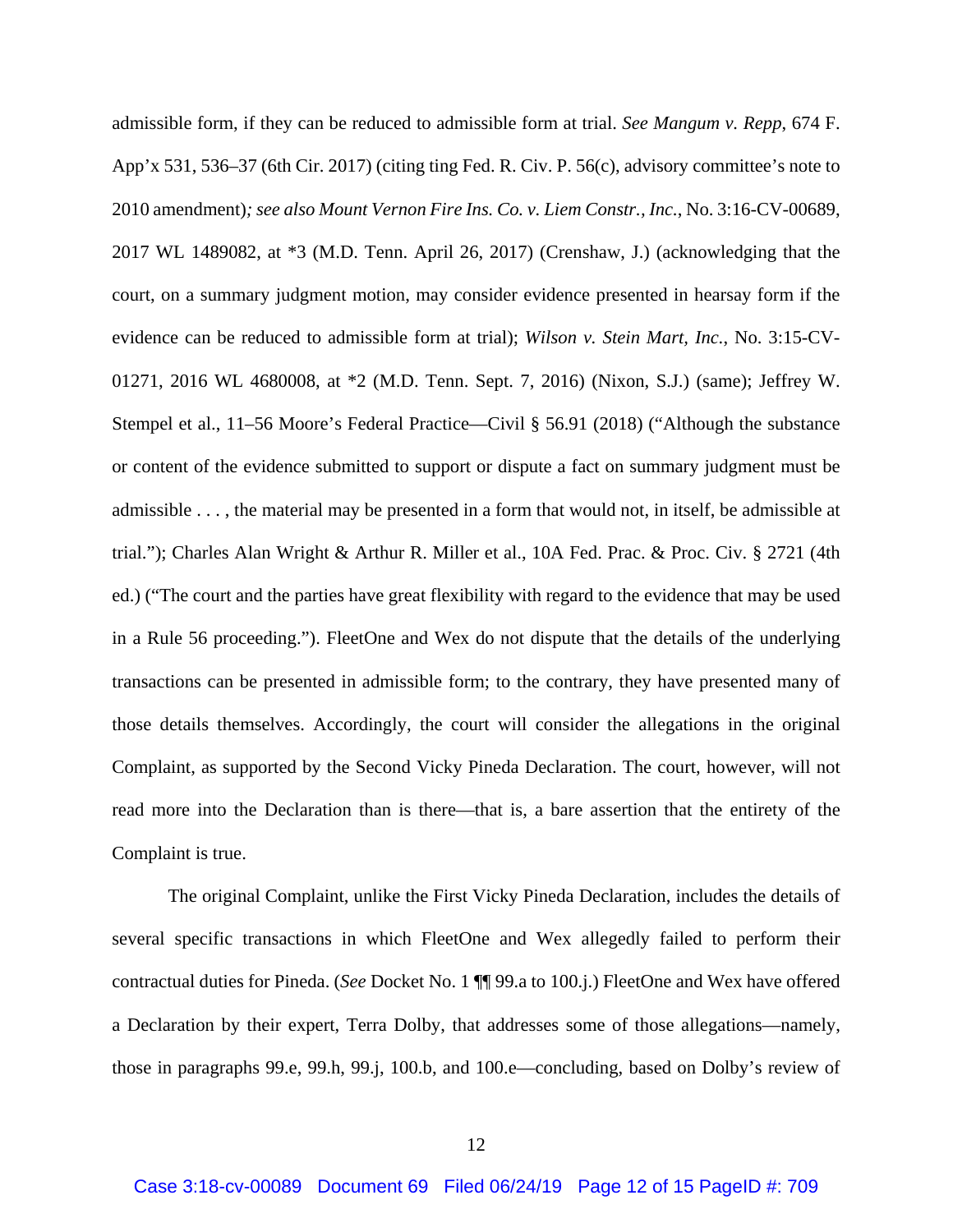records, that Pineda's allegations with regard to those transactions are mistaken.<sup>2</sup> (Docket No. 61-2 at 2–3, 7–8.) Pineda, in its response to the defendants' Statement of Undisputed Material Facts, apparently concedes that Dolby's analysis is accurate. (Docket Nos. 61 ¶ 7, 66-1 ¶ 7.) In other words, Pineda has conceded that the First Vicky Pineda Declaration, insofar as it stood for the veracity of the Complaint as a whole, was false.

 What remains, then, is the question of whether the plaintiffs can defeat summary judgment based on the Second Vicky Pineda Declaration's vouching for the accuracy of the allegations in the original Complaint, despite the fact that the plaintiffs (1) have admitted that some of those allegations were, in fact, inaccurate and (2) have failed to produce any expert analysis or additional documentary support for the remaining allegations. A single-paragraph statement declaring, without any support, that the allegations in a now-superseded Complaint are accurate seems, to the court, close to the type of "scintilla of evidence" that the Supreme Court has held to be insufficient for a claim to survive a motion for summary judgment. *Anderson*, 477 U.S. at 252. Nevertheless, the court recognizes that treating it as such would, arguably, be putting too much emphasis on form over substance. If the plaintiffs had simply copied all of the allegations in the original Complaint and re-styled them as a fresh declaration from Ms. Pineda, that declaration would be more than a scintilla of evidence.

 The court has attempted to cross-reference Dolby's analysis with the original Complaint, and there appear to be some allegations that Dolby has not addressed. For example, paragraph 99.g alleges non-performance by FleetOne and Wex with regard to an invoice number 4264, involving Integrity Logistics. (Docket No. 1 ¶ 99.g.) That invoice does not appear to have been addressed by

<sup>&</sup>lt;sup>2</sup> Dolby's report also addresses a number of transactions that were included in the Second Amended Complaint but not the original Complaint. Because those transactions were not discussed in the original Complaint, those allegations are not covered by the Second Vicky Pineda Declaration and are, therefore, unsupported by any evidence. Dolby's refutation of those allegations is, therefore, unnecessary.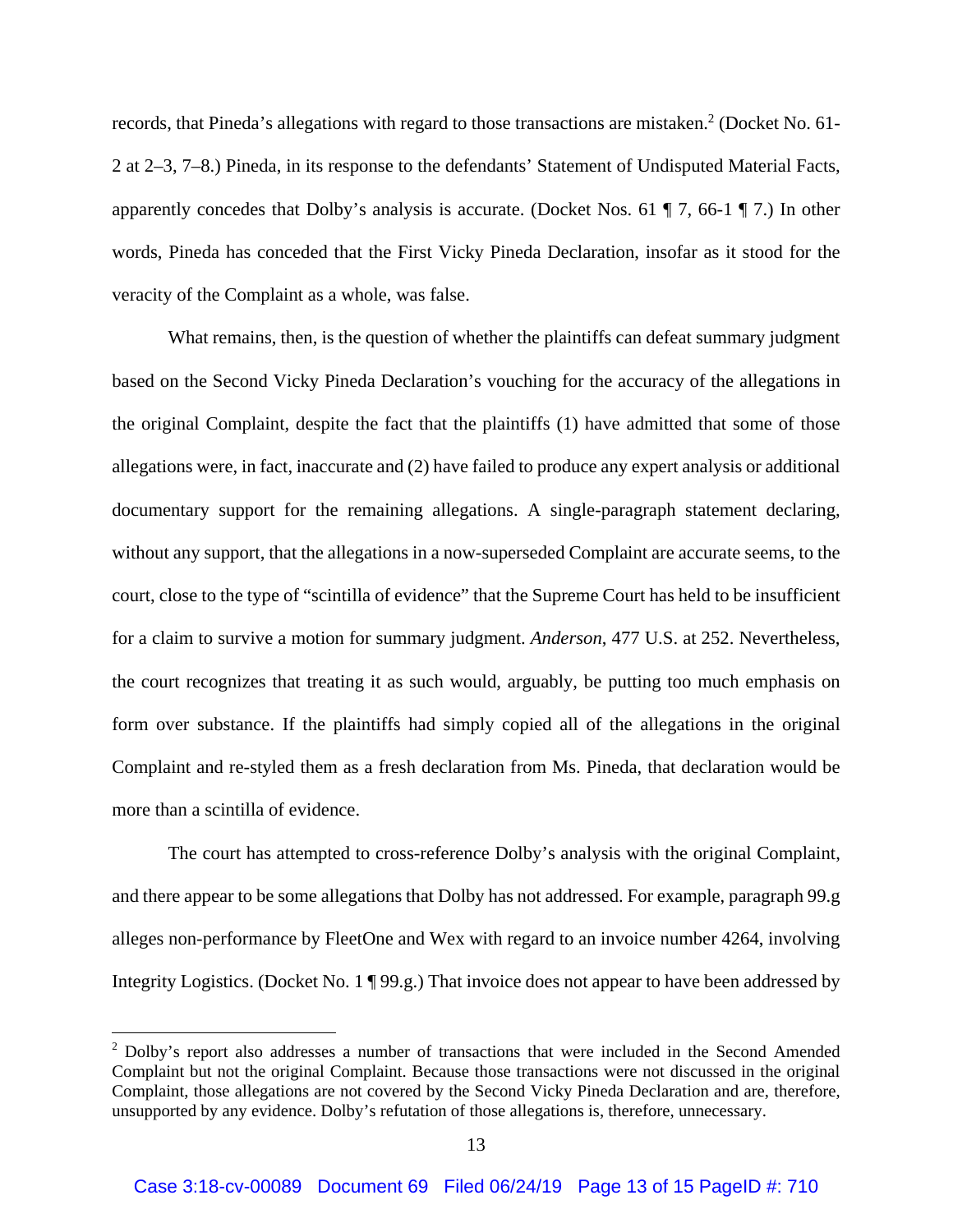Dolby, leaving the allegation unaffected by the plaintiffs' apparent concession that the Dolby analysis is correct. The court cannot simply impute the admitted falsity of some of the allegations to the rest without engaging in the type of credibility determination that is impermissible at the summary judgment stage. FleetOne and Wex have, accordingly, only shown that they are entitled to summary judgment on the claims addressed in the Dolby Declaration.

 FleetOne and Wex point out, persuasively, that their inability to produce more evidence in support of their motion was, in significant part, the result of the plaintiffs' discovery violations. This point is persuasive and justifies one more discovery sanction—namely, that the defendants' window for filing dispositive motions be re-opened. The court will order the plaintiffs to produce all responsive documents and information to the defendants by July 8, 2019. The defendants may file a supplemental motion for summary judgment as to the surviving claims only within 14 days of the receipt of the plaintiffs' discovery materials. If the defendants elect to take depositions before filing a supplemental motion for summary judgment, the deadline for filing the supplemental motion shall be 14 days from the completion of the depositions. If, at any time, the court finds that the plaintiffs have failed to comply with these obligations, their remaining claims will be dismissed. The plaintiffs, having missed the deadline for seeking any discovery of their own, shall not receive the benefit of any enlarged window for doing so.

#### **IV. CONCLUSION**

For the foregoing reasons, the defendants' Motion for Sanctions or, in the Alternative, to Compel (Docket No. 55) will be granted in part and denied in part, and their Motion for Summary Judgment (Docket No. 59) will be granted in part and denied in part. Pineda Transportation, LLC, and Pineda Investment Group, LLC, will be ordered to pay attorney's fees and costs related to the defendants' attempts to enforce the plaintiffs' discovery obligations, and they will be ordered to